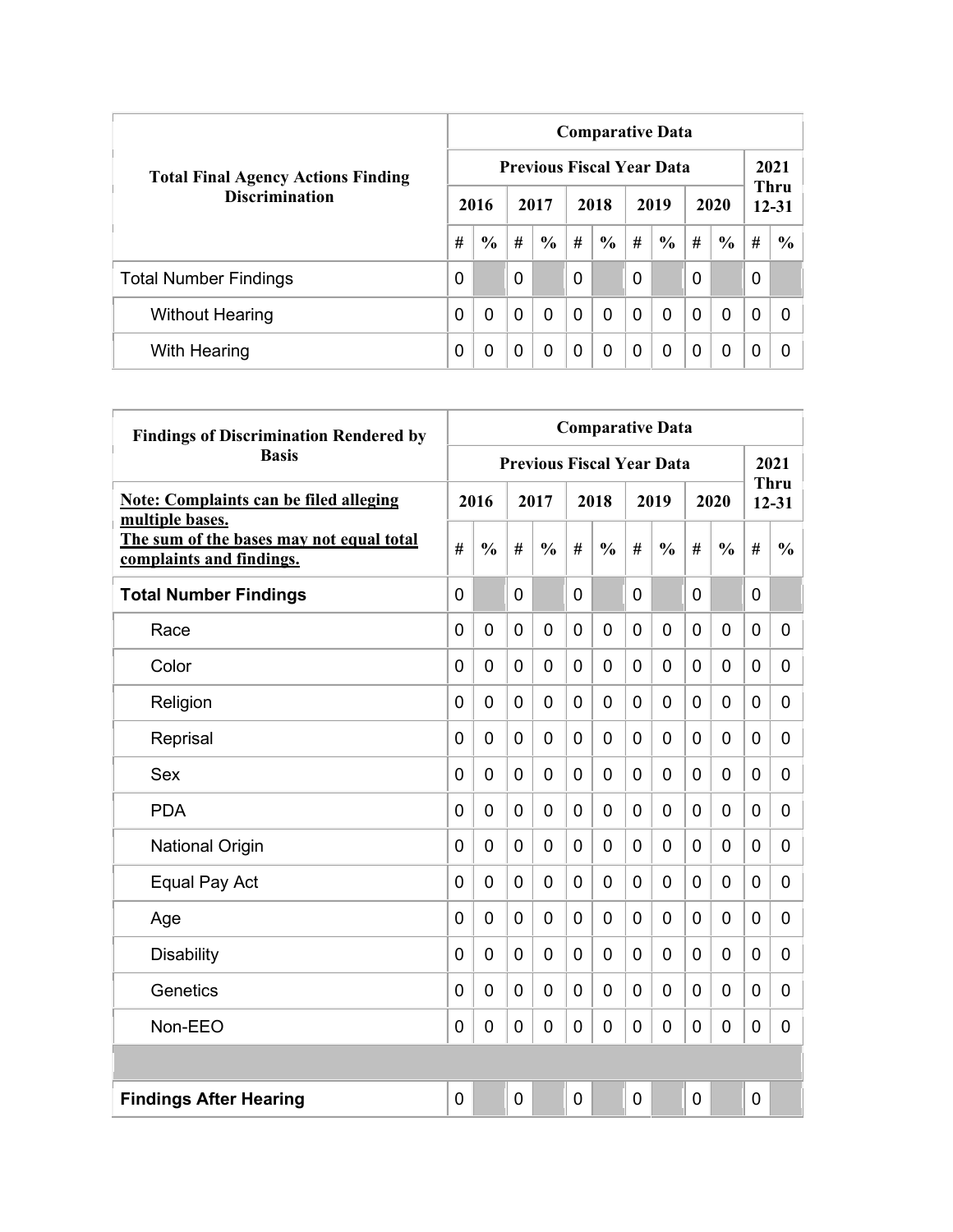| <b>Findings of Discrimination Rendered by</b>                                           | <b>Comparative Data</b> |               |             |                                  |             |               |             |               |   |                  |                  |                          |
|-----------------------------------------------------------------------------------------|-------------------------|---------------|-------------|----------------------------------|-------------|---------------|-------------|---------------|---|------------------|------------------|--------------------------|
| <b>Basis</b>                                                                            |                         |               |             | <b>Previous Fiscal Year Data</b> |             |               |             |               |   |                  |                  | 2021                     |
| <b>Note: Complaints can be filed alleging</b>                                           |                         | 2016          |             | 2017                             |             | 2018          |             | 2019          |   | 2020             |                  | <b>Thru</b><br>$12 - 31$ |
| multiple bases.<br>The sum of the bases may not equal total<br>complaints and findings. | #                       | $\frac{0}{0}$ | #           | $\frac{0}{0}$                    | #           | $\frac{0}{0}$ | #           | $\frac{0}{0}$ | # | $\frac{0}{0}$    | #                | $\frac{0}{0}$            |
| Race                                                                                    | 0                       | 0             | 0           | 0                                | $\mathbf 0$ | 0             | 0           | 0             | 0 | 0                | 0                | 0                        |
| Color                                                                                   | 0                       | 0             | 0           | 0                                | 0           | 0             | 0           | 0             | 0 | 0                | 0                | 0                        |
| Religion                                                                                | 0                       | 0             | 0           | 0                                | 0           | 0             | 0           | 0             | 0 | 0                | 0                | 0                        |
| Reprisal                                                                                | 0                       | 0             | 0           | 0                                | 0           | $\mathbf 0$   | 0           | 0             | 0 | 0                | $\mathbf 0$      | 0                        |
| Sex                                                                                     | 0                       | 0             | 0           | 0                                | 0           | $\mathbf 0$   | 0           | 0             | 0 | 0                | $\mathbf 0$      | 0                        |
| <b>PDA</b>                                                                              | 0                       | 0             | 0           | 0                                | 0           | $\mathbf 0$   | 0           | 0             | 0 | 0                | 0                | 0                        |
| <b>National Origin</b>                                                                  | 0                       | 0             | 0           | 0                                | 0           | $\mathbf 0$   | 0           | 0             | 0 | 0                | 0                | 0                        |
| Equal Pay Act                                                                           | 0                       | 0             | 0           | 0                                | $\mathbf 0$ | 0             | 0           | 0             | 0 | 0                | 0                | 0                        |
| Age                                                                                     | 0                       | 0             | 0           | 0                                | 0           | 0             | 0           | 0             | 0 | 0                | 0                | 0                        |
| <b>Disability</b>                                                                       | 0                       | 0             | 0           | 0                                | 0           | 0             | 0           | 0             | 0 | 0                | 0                | 0                        |
| Genetics                                                                                | 0                       | 0             | 0           | 0                                | 0           | $\mathbf 0$   | 0           | 0             | 0 | 0                | 0                | 0                        |
| Non-EEO                                                                                 | 0                       | 0             | 0           | 0                                | 0           | 0             | 0           | 0             | 0 | 0                | $\mathbf 0$      | 0                        |
|                                                                                         |                         |               |             |                                  |             |               |             |               |   |                  |                  |                          |
| <b>Findings Without Hearing</b>                                                         | 0                       |               | 0           |                                  | 0           |               | 0           |               | 0 |                  | $\mathbf 0$      |                          |
| Race                                                                                    | 0                       | 0             | 0           | 0                                | 0           | 0             | 0           | 0             | 0 | 0                | 0                | 0                        |
| Color                                                                                   | 0                       | $\mathbf 0$   | $\mathbf 0$ | $\mathbf 0$                      | $\mathbf 0$ | $\mathbf 0$   | $\mathbf 0$ | 0             | 0 | $\mathbf 0$      | $\mathbf 0$      | 0                        |
| Religion                                                                                | 0                       | $\mathbf 0$   | $\pmb{0}$   | $\mathbf 0$                      | $\mathbf 0$ | $\mathbf 0$   | $\mathbf 0$ | 0             | 0 | $\boldsymbol{0}$ | $\mathbf 0$      | 0                        |
| Reprisal                                                                                | 0                       | $\mathbf 0$   | $\pmb{0}$   | $\mathbf 0$                      | $\mathbf 0$ | $\mathbf 0$   | $\mathbf 0$ | $\pmb{0}$     | 0 | $\mathbf 0$      | $\mathbf 0$      | 0                        |
| Sex                                                                                     | 0                       | 0             | $\pmb{0}$   | $\mathbf 0$                      | $\mathbf 0$ | $\mathbf 0$   | $\mathbf 0$ | $\pmb{0}$     | 0 | $\pmb{0}$        | $\mathbf 0$      | 0                        |
| <b>PDA</b>                                                                              | 0                       | $\mathbf 0$   | $\mathbf 0$ | $\mathbf 0$                      | $\mathbf 0$ | $\mathbf 0$   | 0           | $\pmb{0}$     | 0 | $\mathbf 0$      | $\mathbf 0$      | 0                        |
| <b>National Origin</b>                                                                  | 0                       | $\mathbf 0$   | $\pmb{0}$   | $\mathbf 0$                      | $\mathbf 0$ | $\pmb{0}$     | $\mathbf 0$ | 0             | 0 | $\pmb{0}$        | $\boldsymbol{0}$ | 0                        |
| Equal Pay Act                                                                           | 0                       | $\mathbf 0$   | 0           | 0                                | $\pmb{0}$   | $\pmb{0}$     | 0           | 0             | 0 | $\pmb{0}$        | $\mathbf 0$      | 0                        |
| Age                                                                                     | 0                       | $\pmb{0}$     | $\pmb{0}$   | $\pmb{0}$                        | $\pmb{0}$   | $\pmb{0}$     | 0           | 0             | 0 | $\pmb{0}$        | $\pmb{0}$        | $\overline{0}$           |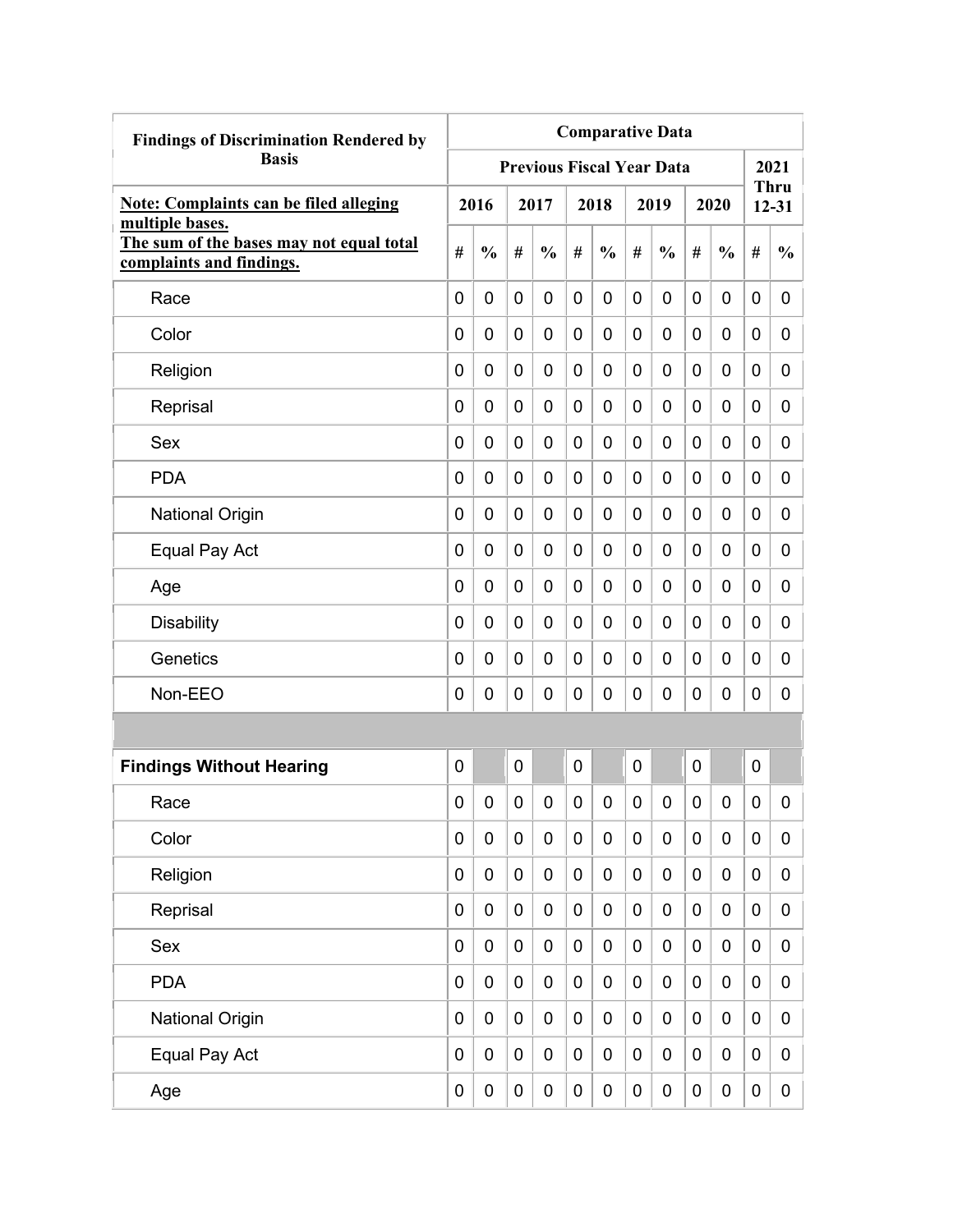| <b>Findings of Discrimination Rendered by</b>                        | <b>Comparative Data</b> |               |          |                                  |          |               |          |               |          |                |                          |              |  |  |
|----------------------------------------------------------------------|-------------------------|---------------|----------|----------------------------------|----------|---------------|----------|---------------|----------|----------------|--------------------------|--------------|--|--|
| <b>Basis</b>                                                         |                         |               |          | <b>Previous Fiscal Year Data</b> |          |               |          |               |          |                |                          | 2021         |  |  |
| Note: Complaints can be filed alleging<br>multiple bases.            | 2016                    |               | 2017     |                                  | 2018     |               | 2019     |               | 2020     |                | <b>Thru</b><br>$12 - 31$ |              |  |  |
| The sum of the bases may not equal total<br>complaints and findings. | #                       | $\frac{0}{0}$ | #        | $\%$                             | #        | $\frac{6}{6}$ | #        | $\frac{6}{6}$ | #        | $\frac{6}{6}$  | #                        | $\%$         |  |  |
| <b>Disability</b>                                                    | 0                       | $\Omega$      | $\Omega$ | 0                                | $\Omega$ | $\Omega$      | $\Omega$ | 0             | $\Omega$ | $\overline{0}$ | 0                        | <sup>0</sup> |  |  |
| Genetics                                                             | 0                       | 0             | $\Omega$ | 0                                | $\Omega$ | 0             | $\Omega$ | 0             | 0        | $\Omega$       | 0                        |              |  |  |
| $Non-EEO$                                                            | 0                       | 0             | 0        | 0                                | $\Omega$ | 0             | $\Omega$ | 0             | 0        | 0              | 0                        |              |  |  |

|                                               | <b>Comparative Data</b> |                |   |                                  |                |                |                |                |              |                |                |                          |  |
|-----------------------------------------------|-------------------------|----------------|---|----------------------------------|----------------|----------------|----------------|----------------|--------------|----------------|----------------|--------------------------|--|
| <b>Findings of Discrimination Rendered by</b> |                         |                |   | <b>Previous Fiscal Year Data</b> |                |                |                |                |              |                |                | 2021                     |  |
| <b>Issue</b>                                  |                         | 2016           |   | 2017                             |                | 2018           |                | 2019           |              | 2020           |                | <b>Thru</b><br>$12 - 31$ |  |
|                                               | #                       | $\frac{0}{0}$  | # | $\frac{0}{0}$                    | #              | $\frac{0}{0}$  | #              | $\frac{0}{0}$  | #            | $\frac{0}{0}$  | #              | $\frac{0}{0}$            |  |
| <b>Total Number Findings</b>                  | $\mathbf{0}$            |                | 0 |                                  | $\overline{0}$ |                | $\Omega$       |                | $\mathbf{0}$ |                | $\Omega$       |                          |  |
| Appointment/Hire                              | 0                       | $\overline{0}$ | 0 | 0                                | $\overline{0}$ | $\overline{0}$ | 0              | $\overline{0}$ | $\mathbf 0$  | $\mathbf 0$    | $\overline{0}$ | $\mathbf{0}$             |  |
| <b>Assignment of Duties</b>                   | 0                       | $\mathbf 0$    | 0 | 0                                | $\overline{0}$ | $\mathbf 0$    | 0              | 0              | 0            | $\overline{0}$ | $\mathbf 0$    | 0                        |  |
| Awards                                        | 0                       | 0              | 0 | 0                                | $\mathbf{0}$   | $\mathbf 0$    | 0              | 0              | 0            | $\mathbf 0$    | 0              | 0                        |  |
| <b>Conversion to Full Time/Perm Status</b>    | 0                       | $\Omega$       | 0 | 0                                | $\overline{0}$ | $\overline{0}$ | 0              | 0              | 0            | $\mathbf 0$    | 0              | 0                        |  |
| <b>Disciplinary Action</b>                    |                         |                |   |                                  |                |                |                |                |              |                |                |                          |  |
| Demotion                                      | $\overline{0}$          | $\overline{0}$ | 0 | 0                                | $\overline{0}$ | $\overline{0}$ | 0              | 0              | $\mathbf 0$  | $\overline{0}$ | $\overline{0}$ | 0                        |  |
| Reprimand                                     | 0                       | $\Omega$       | 0 | 0                                | $\mathbf{0}$   | $\overline{0}$ | $\Omega$       | 0              | 0            | $\mathbf 0$    | 0              | 0                        |  |
| Suspension                                    | 0                       | $\mathbf 0$    | 0 | 0                                | $\overline{0}$ | $\mathbf 0$    | 0              | 0              | 0            | $\mathbf 0$    | 0              | 0                        |  |
| Removal                                       | 0                       | $\overline{0}$ | 0 | 0                                | $\overline{0}$ | $\overline{0}$ | 0              | 0              | 0            | $\overline{0}$ | 0              | 0                        |  |
| <b>Duty Hours</b>                             | 0                       | $\Omega$       | 0 | 0                                | $\overline{0}$ | $\mathbf 0$    | 0              | 0              | 0            | $\overline{0}$ | $\mathbf 0$    | 0                        |  |
| Perf. Eval./ Appraisal                        | 0                       | $\mathbf 0$    | 0 | 0                                | $\overline{0}$ | $\overline{0}$ | 0              | 0              | 0            | $\overline{0}$ | $\mathbf 0$    | 0                        |  |
| Examination/Test                              | 0                       | $\mathbf 0$    | 0 | 0                                | $\overline{0}$ | $\overline{0}$ | 0              | 0              | $\mathbf 0$  | $\overline{0}$ | $\mathbf 0$    | 0                        |  |
| Harassment                                    |                         |                |   |                                  |                |                |                |                |              |                |                |                          |  |
| Non-Sexual                                    | 0                       | $\mathbf 0$    | 0 | 0                                | $\overline{0}$ | $\overline{0}$ | $\overline{0}$ | 0              | $\mathbf 0$  | $\overline{0}$ | $\overline{0}$ | 0                        |  |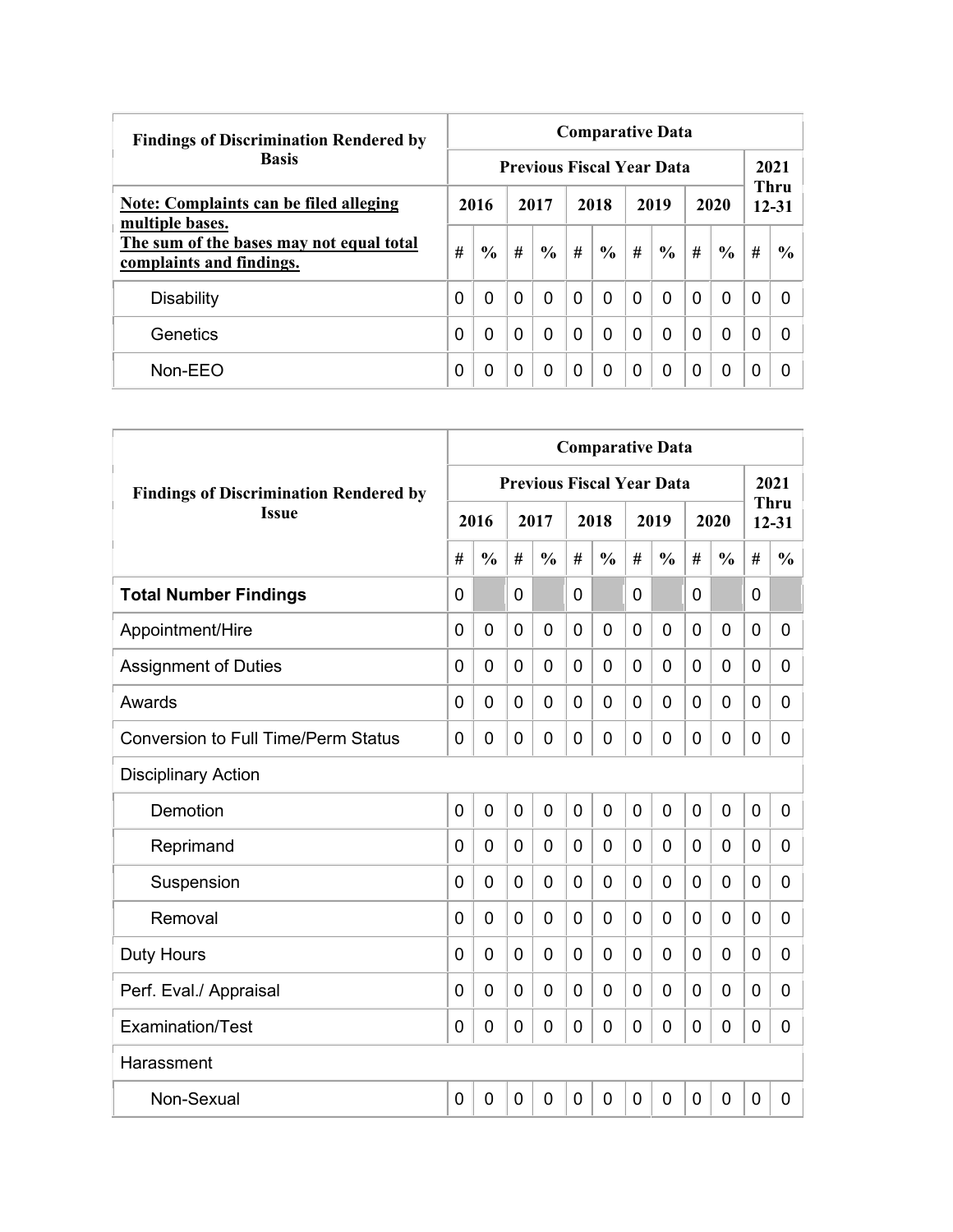|                                               | <b>Comparative Data</b> |               |                |                                  |   |               |   |               |             |               |   |                   |  |  |
|-----------------------------------------------|-------------------------|---------------|----------------|----------------------------------|---|---------------|---|---------------|-------------|---------------|---|-------------------|--|--|
| <b>Findings of Discrimination Rendered by</b> |                         |               |                | <b>Previous Fiscal Year Data</b> |   |               |   |               |             |               |   | 2021              |  |  |
| <b>Issue</b>                                  |                         | 2016          |                | 2017                             |   | 2018          |   | 2019          |             | 2020          |   | Thru<br>$12 - 31$ |  |  |
|                                               | #                       | $\frac{0}{0}$ | #              | $\frac{0}{0}$                    | # | $\frac{0}{0}$ | # | $\frac{0}{0}$ | #           | $\frac{0}{0}$ | # | $\frac{0}{0}$     |  |  |
| Sexual                                        | 0                       | 0             | 0              | 0                                | 0 | 0             | 0 | 0             | 0           | 0             | 0 | 0                 |  |  |
| <b>Medical Examination</b>                    | 0                       | 0             | 0              | 0                                | 0 | 0             | 0 | 0             | 0           | 0             | 0 | 0                 |  |  |
| Pay including overtime                        | 0                       | 0             | 0              | 0                                | 0 | 0             | 0 | 0             | 0           | 0             | 0 | 0                 |  |  |
| Promotion/Non-Selection                       | 0                       | 0             | 0              | 0                                | 0 | 0             | 0 | 0             | 0           | 0             | 0 | 0                 |  |  |
| Reassignment                                  |                         |               |                |                                  |   |               |   |               |             |               |   |                   |  |  |
| Denied                                        | $\mathbf 0$             | 0             | $\overline{0}$ | 0                                | 0 | 0             | 0 | 0             | $\mathbf 0$ | 0             | 0 | 0                 |  |  |
| <b>Directed</b>                               | 0                       | 0             | 0              | 0                                | 0 | 0             | 0 | 0             | 0           | 0             | 0 | 0                 |  |  |
| Reasonable Accommodation Disability           | 0                       | 0             | 0              | 0                                | 0 | 0             | 0 | 0             | 0           | 0             | 0 | 0                 |  |  |
| Reinstatement                                 | $\Omega$                | $\mathbf 0$   | 0              | 0                                | 0 | 0             | 0 | 0             | 0           | 0             | 0 | $\overline{0}$    |  |  |
| Religious Accommodation                       | 0                       | $\mathbf 0$   | 0              | 0                                | 0 | 0             | 0 | 0             | 0           | 0             | 0 | $\overline{0}$    |  |  |
| Retirement                                    | 0                       | 0             | 0              | 0                                | 0 | 0             | 0 | 0             | 0           | 0             | 0 | 0                 |  |  |
| Sex-Stereotyping                              | 0                       | 0             | 0              | 0                                | 0 | 0             | 0 | 0             | 0           | 0             | 0 | 0                 |  |  |
| <b>Telework</b>                               | 0                       | $\mathbf 0$   | 0              | 0                                | 0 | 0             | 0 | 0             | 0           | 0             | 0 | 0                 |  |  |
| Termination                                   | 0                       | 0             | 0              | 0                                | 0 | 0             | 0 | 0             | 0           | 0             | 0 | 0                 |  |  |
| <b>Terms/Conditions of Employment</b>         | 0                       | 0             | 0              | 0                                | 0 | 0             | 0 | 0             | 0           | 0             | 0 | 0                 |  |  |
| <b>Time and Attendance</b>                    | 0                       | 0             | 0              | 0                                | 0 | 0             | 0 | 0             | 0           | 0             | 0 | 0                 |  |  |
| Training                                      | 0                       | 0             | 0              | 0                                | 0 | 0             | 0 | 0             | 0           | 0             | 0 | 0                 |  |  |
| Other - User Define                           |                         |               |                |                                  |   |               |   |               |             |               |   |                   |  |  |
| User Defined - Other 1                        | $\mathbf 0$             | 0             | 0              | 0                                | 0 | $\mathbf 0$   | 0 | 0             | 0           | 0             | 0 | 0                 |  |  |
| User Defined - Other 2                        | 0                       | 0             | 0              | 0                                | 0 | 0             | 0 | 0             | 0           | 0             | 0 | 0                 |  |  |
| User Defined - Other 3                        | 0                       | 0             | 0              | 0                                | 0 | 0             | 0 | 0             | 0           | 0             | 0 | 0                 |  |  |
| User Defined - Other 4                        | 0                       | 0             | 0              | 0                                | 0 | 0             | 0 | 0             | 0           | 0             | 0 | 0                 |  |  |
|                                               |                         |               |                |                                  |   |               |   |               |             |               |   |                   |  |  |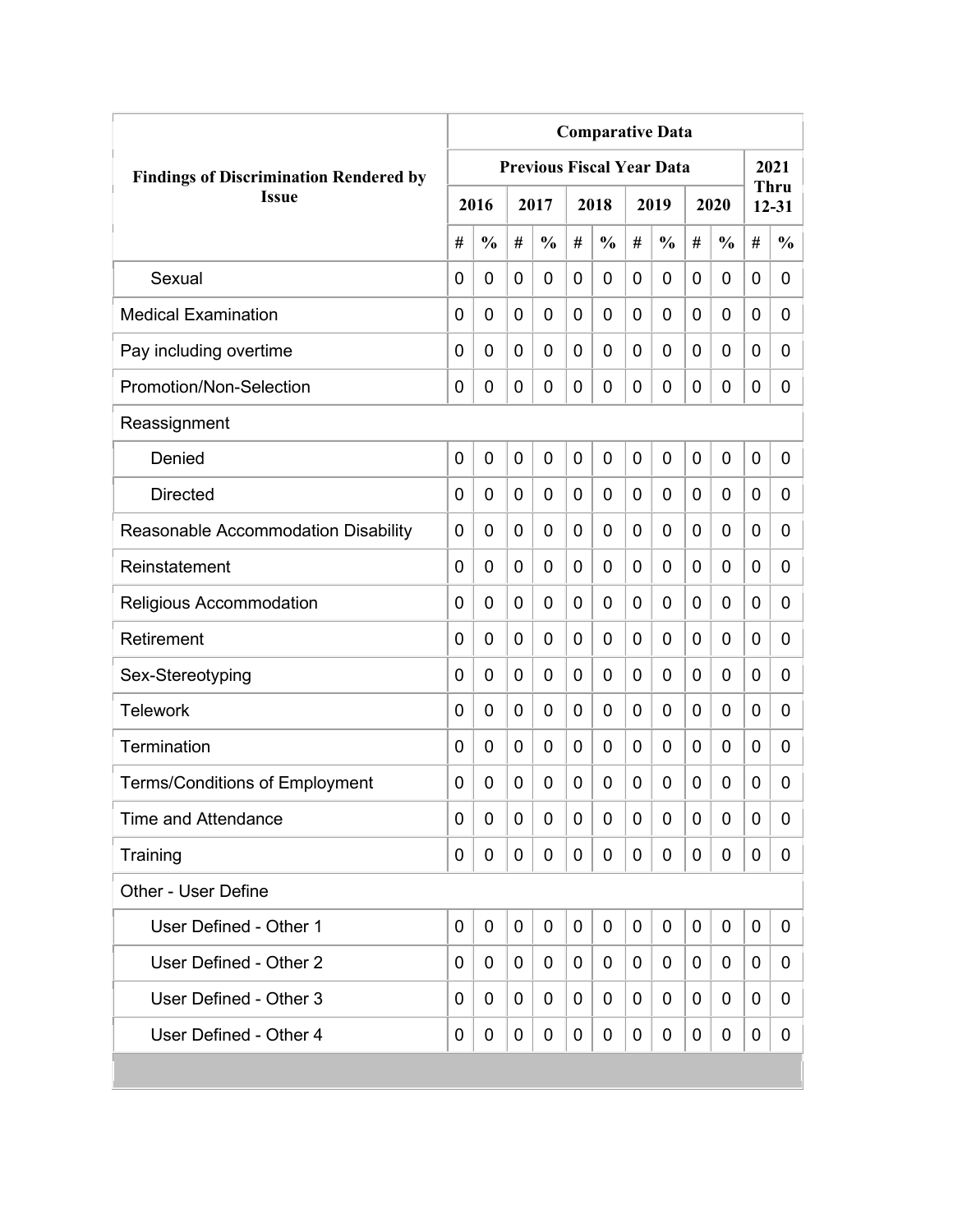| <b>Comparative Data</b>                       |   |               |             |                                  |             |               |                |               |             |               |             |                          |
|-----------------------------------------------|---|---------------|-------------|----------------------------------|-------------|---------------|----------------|---------------|-------------|---------------|-------------|--------------------------|
| <b>Findings of Discrimination Rendered by</b> |   |               |             | <b>Previous Fiscal Year Data</b> |             |               |                |               |             |               |             | 2021                     |
| <b>Issue</b>                                  |   | 2016          |             | 2017                             |             | 2018          |                | 2019          |             | 2020          |             | <b>Thru</b><br>$12 - 31$ |
|                                               | # | $\frac{0}{0}$ | #           | $\frac{0}{0}$                    | #           | $\frac{0}{0}$ | #              | $\frac{0}{0}$ | #           | $\frac{0}{0}$ | #           | $\frac{0}{0}$            |
| <b>Findings After Hearing</b>                 | 0 |               | 0           |                                  | 0           |               | 0              |               | 0           |               | $\mathbf 0$ |                          |
| Appointment/Hire                              | 0 | $\mathbf 0$   | 0           | $\overline{0}$                   | $\mathbf 0$ | 0             | 0              | 0             | 0           | $\mathbf 0$   | 0           | 0                        |
| <b>Assignment of Duties</b>                   | 0 | 0             | 0           | 0                                | $\mathbf 0$ | 0             | 0              | 0             | 0           | $\mathbf 0$   | 0           | 0                        |
| Awards                                        | 0 | 0             | 0           | 0                                | 0           | 0             | $\overline{0}$ | 0             | 0           | $\mathbf 0$   | 0           | 0                        |
| <b>Conversion to Full Time/Perm Status</b>    | 0 | 0             | 0           | 0                                | $\mathbf 0$ | 0             | 0              | 0             | 0           | $\mathbf 0$   | 0           | 0                        |
| <b>Disciplinary Action</b>                    |   |               |             |                                  |             |               |                |               |             |               |             |                          |
| Demotion                                      | 0 | $\mathbf 0$   | 0           | 0                                | $\mathbf 0$ | 0             | $\overline{0}$ | 0             | 0           | $\mathbf 0$   | $\mathbf 0$ | 0                        |
| Reprimand                                     | 0 | 0             | 0           | $\overline{0}$                   | $\mathbf 0$ | 0             | 0              | 0             | 0           | $\mathbf 0$   | 0           | 0                        |
| Suspension                                    | 0 | 0             | 0           | 0                                | 0           | 0             | 0              | 0             | 0           | $\mathbf 0$   | 0           | 0                        |
| Removal                                       | 0 | 0             | 0           | 0                                | 0           | 0             | 0              | 0             | 0           | $\mathbf 0$   | 0           | 0                        |
| <b>Duty Hours</b>                             | 0 | 0             | 0           | 0                                | $\mathbf 0$ | 0             | 0              | 0             | 0           | $\mathbf 0$   | 0           | 0                        |
| Perf. Eval./ Appraisal                        | 0 | 0             | 0           | 0                                | $\mathbf 0$ | 0             | 0              | 0             | 0           | $\mathbf 0$   | 0           | 0                        |
| Examination/Test                              | 0 | 0             | 0           | 0                                | $\mathbf 0$ | 0             | $\mathbf 0$    | 0             | 0           | $\mathbf 0$   | 0           | 0                        |
| Harassment                                    |   |               |             |                                  |             |               |                |               |             |               |             |                          |
| Non-Sexual                                    | 0 | $\mathbf 0$   | $\mathbf 0$ | $\overline{0}$                   | $\mathbf 0$ | 0             | $\mathbf 0$    | 0             | $\mathbf 0$ | $\mathbf 0$   | $\mathbf 0$ | 0                        |
| Sexual                                        | 0 | 0             | 0           | 0                                | $\mathbf 0$ | 0             | 0              | 0             | 0           | $\mathbf 0$   | 0           | 0                        |
| <b>Medical Examination</b>                    | 0 | 0             | 0           | 0                                | $\mathbf 0$ | 0             | 0              | 0             | 0           | $\mathbf 0$   | 0           | 0                        |
| Pay including overtime                        | 0 | 0             | 0           | 0                                | $\mathbf 0$ | 0             | 0              | 0             | 0           | $\mathbf 0$   | 0           | 0                        |
| Promotion/Non-Selection                       | 0 | 0             | 0           | 0                                | $\mathbf 0$ | 0             | $\mathbf 0$    | 0             | 0           | $\mathbf 0$   | 0           | 0                        |
| Reassignment                                  |   |               |             |                                  |             |               |                |               |             |               |             |                          |
| Denied                                        | 0 | $\mathbf 0$   | $\mathbf 0$ | 0                                | $\mathbf 0$ | 0             | $\mathbf 0$    | 0             | 0           | $\mathbf 0$   | $\mathbf 0$ | 0                        |
| <b>Directed</b>                               | 0 | 0             | 0           | 0                                | 0           | 0             | 0              | 0             | 0           | $\mathbf 0$   | 0           | 0                        |
| Reasonable Accommodation Disability           | 0 | 0             | 0           | 0                                | $\mathbf 0$ | 0             | 0              | 0             | 0           | $\mathbf 0$   | 0           | $\mathbf{0}$             |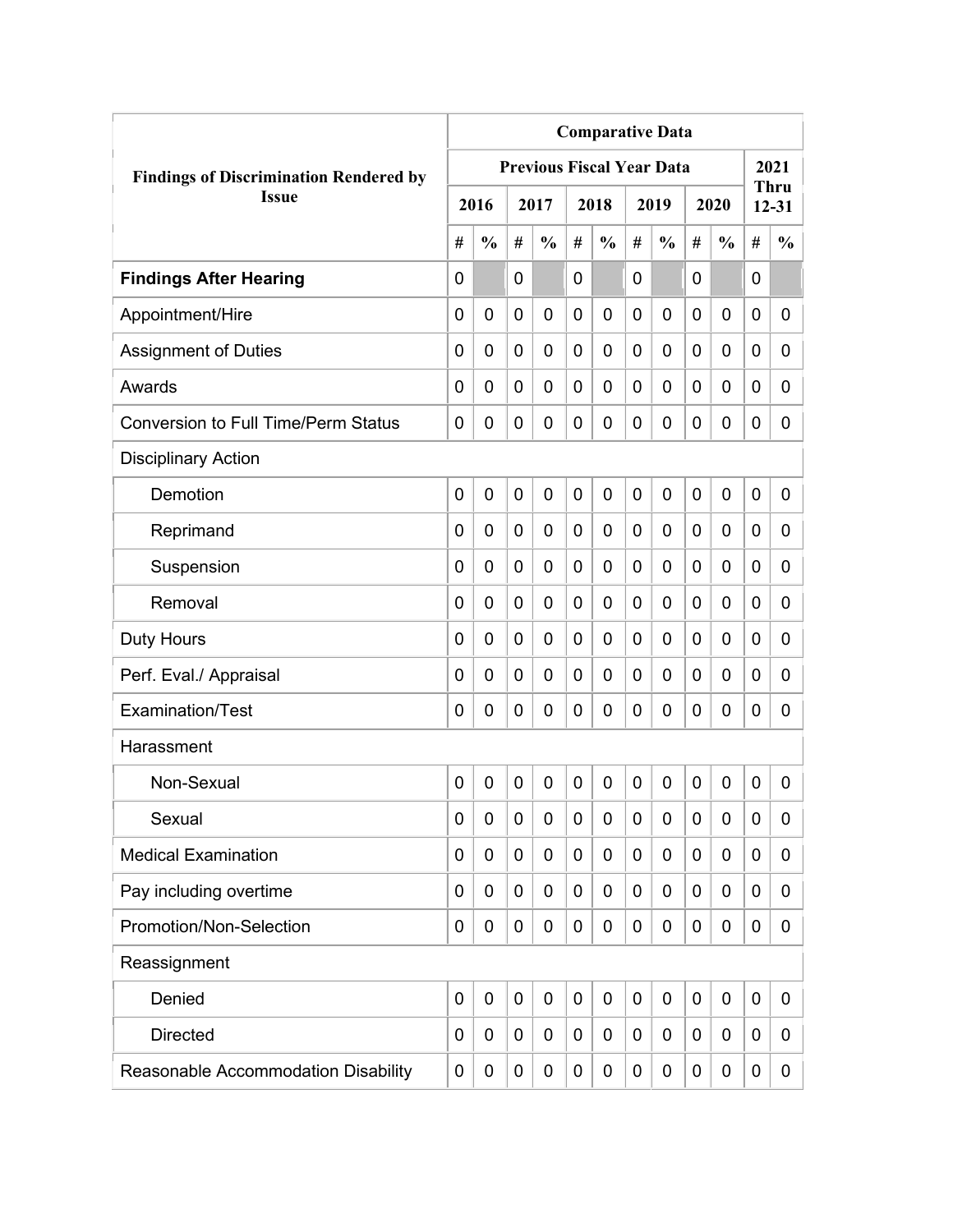| <b>Comparative Data</b>                       |             |               |             |                                  |                |               |   |               |             |               |             |                          |
|-----------------------------------------------|-------------|---------------|-------------|----------------------------------|----------------|---------------|---|---------------|-------------|---------------|-------------|--------------------------|
| <b>Findings of Discrimination Rendered by</b> |             |               |             | <b>Previous Fiscal Year Data</b> |                |               |   |               |             |               |             | 2021                     |
| <b>Issue</b>                                  |             | 2016          |             | 2017                             |                | 2018          |   | 2019          |             | 2020          |             | <b>Thru</b><br>$12 - 31$ |
|                                               | #           | $\frac{0}{0}$ | #           | $\frac{0}{0}$                    | #              | $\frac{0}{0}$ | # | $\frac{0}{0}$ | #           | $\frac{0}{0}$ | #           | $\frac{0}{0}$            |
| Reinstatement                                 | 0           | 0             | 0           | 0                                | 0              | 0             | 0 | 0             | 0           | 0             | 0           | 0                        |
| Religious Accommodation                       | 0           | 0             | 0           | 0                                | $\overline{0}$ | $\mathbf 0$   | 0 | 0             | 0           | 0             | 0           | 0                        |
| Retirement                                    | 0           | 0             | 0           | 0                                | 0              | $\mathbf 0$   | 0 | 0             | 0           | 0             | 0           | 0                        |
| Sex-Stereotyping                              | 0           | 0             | 0           | 0                                | 0              | 0             | 0 | 0             | 0           | 0             | 0           | 0                        |
| <b>Telework</b>                               | 0           | 0             | 0           | 0                                | 0              | 0             | 0 | 0             | 0           | 0             | 0           | 0                        |
| Termination                                   | 0           | 0             | 0           | 0                                | 0              | 0             | 0 | 0             | 0           | 0             | 0           | 0                        |
| <b>Terms/Conditions of Employment</b>         | 0           | 0             | 0           | 0                                | 0              | 0             | 0 | 0             | 0           | 0             | 0           | 0                        |
| Time and Attendance                           | 0           | 0             | 0           | 0                                | 0              | 0             | 0 | 0             | 0           | 0             | 0           | 0                        |
| Training                                      | 0           | 0             | 0           | 0                                | 0              | $\mathbf 0$   | 0 | 0             | 0           | 0             | 0           | 0                        |
| Other - User Define                           |             |               |             |                                  |                |               |   |               |             |               |             |                          |
| User Defined - Other 1                        | 0           | 0             | $\mathbf 0$ | 0                                | $\overline{0}$ | $\mathbf 0$   | 0 | 0             | $\mathbf 0$ | 0             | $\mathbf 0$ | 0                        |
| User Defined - Other 2                        | 0           | 0             | 0           | 0                                | 0              | 0             | 0 | 0             | 0           | 0             | $\mathbf 0$ | 0                        |
| User Defined - Other 3                        | 0           | 0             | 0           | 0                                | 0              | 0             | 0 | 0             | 0           | 0             | 0           | 0                        |
| User Defined - Other 4                        | 0           | 0             | 0           | 0                                | 0              | 0             | 0 | 0             | 0           | 0             | 0           | 0                        |
|                                               |             |               |             |                                  |                |               |   |               |             |               |             |                          |
| <b>Findings Without Hearing</b>               | 0           |               | $\pmb{0}$   |                                  | $\mathbf 0$    |               | 0 |               | 0           |               | $\mathbf 0$ |                          |
| Appointment/Hire                              | 0           | 0             | 0           | $\mathbf 0$                      | $\mathbf 0$    | $\mathbf 0$   | 0 | $\mathbf 0$   | 0           | 0             | $\mathbf 0$ | 0                        |
| <b>Assignment of Duties</b>                   | 0           | 0             | 0           | 0                                | 0              | $\mathbf 0$   | 0 | 0             | 0           | 0             | $\mathbf 0$ | 0                        |
| Awards                                        | 0           | 0             | 0           | 0                                | $\mathbf 0$    | 0             | 0 | 0             | 0           | 0             | $\mathbf 0$ | 0                        |
| <b>Conversion to Full Time/Perm Status</b>    | 0           | 0             | 0           | 0                                | 0              | 0             | 0 | 0             | 0           | 0             | $\mathbf 0$ | 0                        |
| <b>Disciplinary Action</b>                    |             |               |             |                                  |                |               |   |               |             |               |             |                          |
| Demotion                                      | $\mathbf 0$ | $\mathbf 0$   | $\mathbf 0$ | $\mathbf 0$                      | $\mathbf 0$    | $\mathbf 0$   | 0 | $\mathbf 0$   | 0           | 0             | $\mathbf 0$ | 0                        |
| Reprimand                                     | 0           | 0             | 0           | 0                                | 0              | $\mathbf 0$   | 0 | $\pmb{0}$     | 0           | 0             | $\mathbf 0$ | 0                        |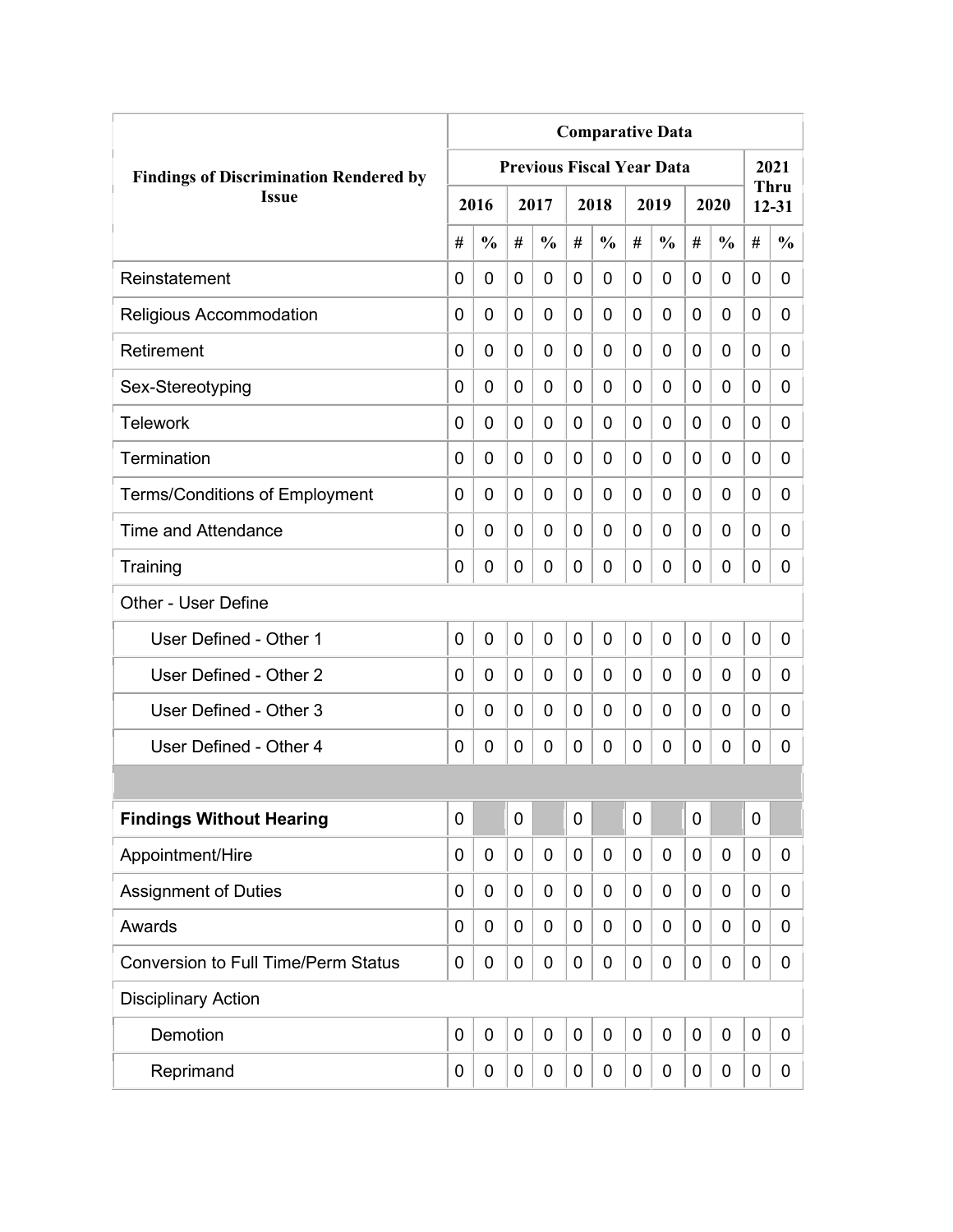|                                               | <b>Comparative Data</b> |                |   |                                  |             |               |             |               |   |               |             |                          |  |  |  |
|-----------------------------------------------|-------------------------|----------------|---|----------------------------------|-------------|---------------|-------------|---------------|---|---------------|-------------|--------------------------|--|--|--|
| <b>Findings of Discrimination Rendered by</b> |                         |                |   | <b>Previous Fiscal Year Data</b> |             |               |             |               |   |               |             | 2021                     |  |  |  |
| <b>Issue</b>                                  |                         | 2016           |   | 2017                             |             | 2018          |             | 2019          |   | 2020          |             | <b>Thru</b><br>$12 - 31$ |  |  |  |
|                                               | #                       | $\frac{0}{0}$  | # | $\frac{0}{0}$                    | #           | $\frac{0}{0}$ | #           | $\frac{0}{0}$ | # | $\frac{0}{0}$ | #           | $\frac{0}{0}$            |  |  |  |
| Suspension                                    | 0                       | $\mathbf 0$    | 0 | $\overline{0}$                   | $\mathbf 0$ | 0             | $\mathbf 0$ | 0             | 0 | $\mathbf 0$   | 0           | 0                        |  |  |  |
| Removal                                       | 0                       | 0              | 0 | $\overline{0}$                   | $\mathbf 0$ | 0             | 0           | 0             | 0 | $\mathbf 0$   | $\mathbf 0$ | 0                        |  |  |  |
| Duty Hours                                    | 0                       | 0              | 0 | 0                                | 0           | 0             | 0           | 0             | 0 | $\mathbf 0$   | 0           | 0                        |  |  |  |
| Perf. Eval./ Appraisal                        | 0                       | 0              | 0 | 0                                | 0           | 0             | 0           | 0             | 0 | $\mathbf 0$   | 0           | 0                        |  |  |  |
| Examination/Test                              | 0                       | 0              | 0 | 0                                | $\mathbf 0$ | 0             | 0           | 0             | 0 | $\mathbf 0$   | 0           | 0                        |  |  |  |
| Harassment                                    |                         |                |   |                                  |             |               |             |               |   |               |             |                          |  |  |  |
| Non-Sexual                                    | 0                       | $\overline{0}$ | 0 | 0                                | $\mathbf 0$ | 0             | $\mathbf 0$ | $\mathbf 0$   | 0 | $\mathbf 0$   | 0           | 0                        |  |  |  |
| Sexual                                        | 0                       | 0              | 0 | $\overline{0}$                   | 0           | 0             | 0           | 0             | 0 | $\mathbf 0$   | 0           | 0                        |  |  |  |
| <b>Medical Examination</b>                    | 0                       | 0              | 0 | $\overline{0}$                   | 0           | 0             | 0           | 0             | 0 | $\mathbf 0$   | $\mathbf 0$ | 0                        |  |  |  |
| Pay including overtime                        | 0                       | 0              | 0 | 0                                | 0           | 0             | 0           | 0             | 0 | $\mathbf 0$   | 0           | 0                        |  |  |  |
| Promotion/Non-Selection                       | 0                       | 0              | 0 | 0                                | $\mathbf 0$ | 0             | 0           | 0             | 0 | $\mathbf 0$   | 0           | 0                        |  |  |  |
| Reassignment                                  |                         |                |   |                                  |             |               |             |               |   |               |             |                          |  |  |  |
| Denied                                        | 0                       | $\mathbf 0$    | 0 | $\overline{0}$                   | $\mathbf 0$ | 0             | 0           | 0             | 0 | $\mathbf 0$   | 0           | 0                        |  |  |  |
| <b>Directed</b>                               | 0                       | $\mathbf 0$    | 0 | 0                                | $\mathbf 0$ | 0             | 0           | 0             | 0 | $\mathbf 0$   | 0           | 0                        |  |  |  |
| Reasonable Accommodation Disability           | 0                       | 0              | 0 | 0                                | 0           | 0             | 0           | 0             | 0 | 0             | 0           | 0                        |  |  |  |
| Reinstatement                                 | 0                       | 0              | 0 | 0                                | $\mathbf 0$ | 0             | 0           | 0             | 0 | $\mathbf 0$   | 0           | 0                        |  |  |  |
| Religious Accommodation                       | 0                       | 0              | 0 | 0                                | 0           | 0             | 0           | 0             | 0 | $\mathbf 0$   | 0           | 0                        |  |  |  |
| Retirement                                    | 0                       | 0              | 0 | 0                                | $\mathbf 0$ | 0             | 0           | 0             | 0 | $\mathbf 0$   | 0           | 0                        |  |  |  |
| Sex-Stereotyping                              | 0                       | 0              | 0 | 0                                | $\mathbf 0$ | 0             | 0           | 0             | 0 | $\mathbf 0$   | 0           | 0                        |  |  |  |
| <b>Telework</b>                               | 0                       | 0              | 0 | 0                                | $\mathbf 0$ | 0             | 0           | 0             | 0 | $\mathbf 0$   | 0           | 0                        |  |  |  |
| Termination                                   | 0                       | 0              | 0 | 0                                | $\mathbf 0$ | 0             | 0           | 0             | 0 | $\mathbf 0$   | 0           | 0                        |  |  |  |
| <b>Terms/Conditions of Employment</b>         | 0                       | 0              | 0 | 0                                | $\mathbf 0$ | 0             | 0           | 0             | 0 | $\mathbf 0$   | 0           | 0                        |  |  |  |
| <b>Time and Attendance</b>                    | 0                       | 0              | 0 | 0                                | $\mathbf 0$ | 0             | 0           | 0             | 0 | $\mathbf 0$   | 0           | 0                        |  |  |  |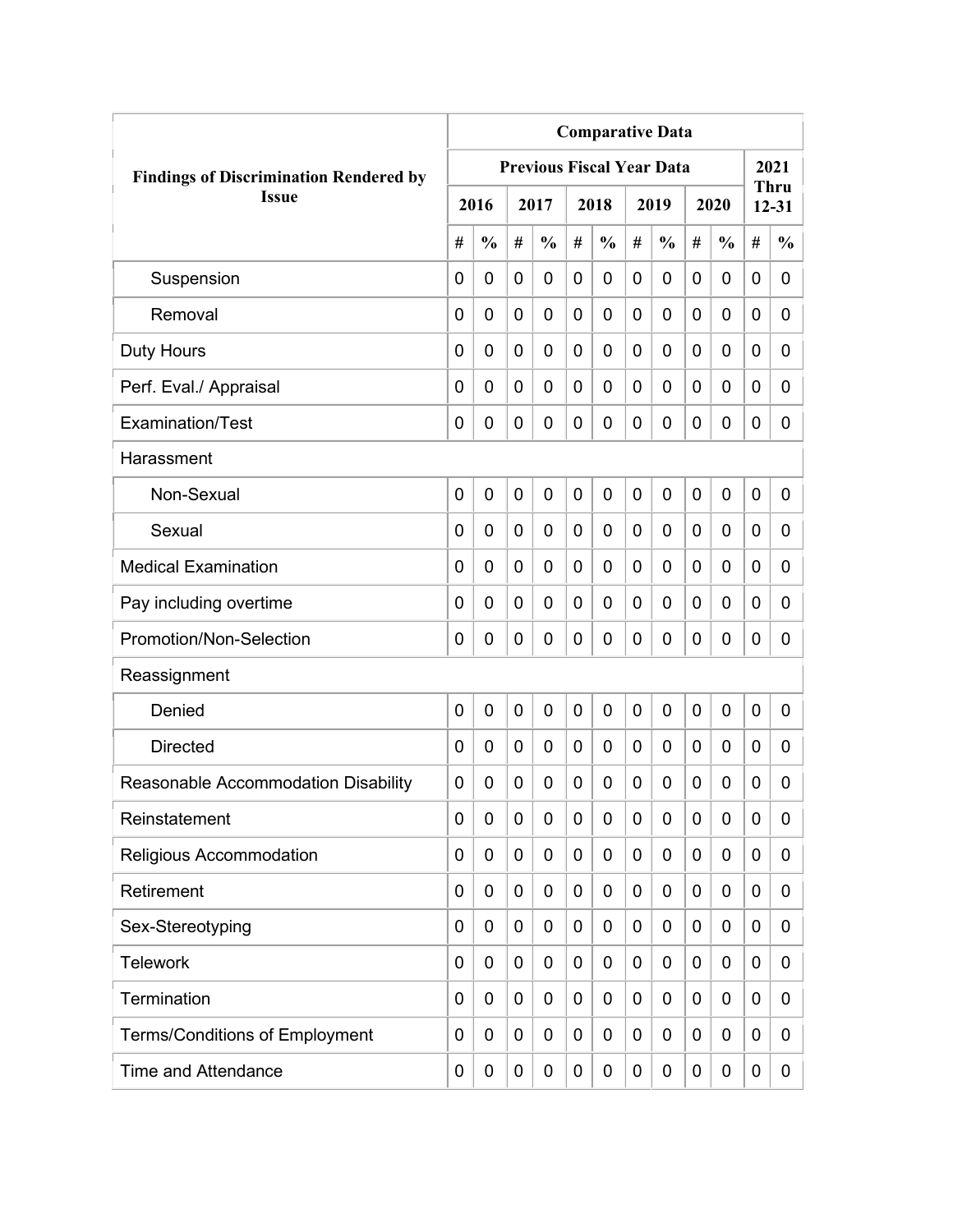|                                               | <b>Comparative Data</b> |               |                |                                  |                |                |              |                |                |               |                |                   |  |  |
|-----------------------------------------------|-------------------------|---------------|----------------|----------------------------------|----------------|----------------|--------------|----------------|----------------|---------------|----------------|-------------------|--|--|
| <b>Findings of Discrimination Rendered by</b> |                         |               |                | <b>Previous Fiscal Year Data</b> |                |                |              |                |                |               |                | 2021              |  |  |
| <b>Issue</b>                                  |                         | 2016          |                | 2017                             |                | 2018           |              | 2019           |                | 2020          |                | Thru<br>$12 - 31$ |  |  |
|                                               | #                       | $\frac{6}{6}$ | #              | $\frac{6}{6}$                    | #              | $\frac{6}{6}$  | #            | $\frac{6}{6}$  | #              | $\frac{6}{6}$ | #              | $\frac{6}{6}$     |  |  |
| Training                                      | 0                       | 0             | $\Omega$       | 0                                | 0              | $\Omega$       | 0            | 0              | $\Omega$       | 0             | 0              | 0                 |  |  |
| Other - User Define                           |                         |               |                |                                  |                |                |              |                |                |               |                |                   |  |  |
| User Defined - Other 1                        | $\overline{0}$          | $\mathbf 0$   | $\overline{0}$ | $\mathbf{0}$                     | $\overline{0}$ | $\overline{0}$ | $\mathbf{0}$ | $\overline{0}$ | $\overline{0}$ | $\mathbf{0}$  | $\overline{0}$ | 0                 |  |  |
| User Defined - Other 2                        | 0                       | 0             | $\mathbf{0}$   | $\Omega$                         | $\Omega$       | 0              | $\Omega$     | $\Omega$       | $\Omega$       | $\mathbf{0}$  | $\Omega$       | <sup>0</sup>      |  |  |
| User Defined - Other 3                        | 0                       | 0             | $\Omega$       | 0                                | $\mathbf{0}$   | 0              | $\Omega$     | $\mathbf{0}$   | $\Omega$       | $\mathbf{0}$  | $\Omega$       | 0                 |  |  |
| User Defined - Other 4                        | 0                       | 0             | $\Omega$       | 0                                | 0              | $\Omega$       | 0            | $\Omega$       | 0              | $\mathbf 0$   | 0              | 0                 |  |  |

|                                                    | <b>Comparative Data</b> |                                  |                |              |                |                            |  |
|----------------------------------------------------|-------------------------|----------------------------------|----------------|--------------|----------------|----------------------------|--|
| <b>Pending Complaints Filed in Previous Fiscal</b> |                         | <b>Previous Fiscal Year Data</b> |                |              |                | 2021                       |  |
| <b>Years by Status</b>                             | 2016                    | 2017                             | 2018           | 2019         | 2020           | <b>Thru</b><br>$12-$<br>31 |  |
| <b>Total complaints from previous Fiscal Years</b> | 8                       | 10                               | 7              | 16           | 9              | 9                          |  |
| <b>Total Complainants</b>                          | 8                       | 10                               | 7              | 16           | 9              | 9                          |  |
| <b>Number complaints pending</b>                   |                         |                                  |                |              |                |                            |  |
| Investigation                                      | $\mathbf 0$             | 0                                | $\overline{0}$ | $\mathbf{0}$ | $\mathbf{0}$   | 0                          |  |
| ROI issued, pending Complainant's action           | $\Omega$                | 0                                | $\Omega$       | 0            | 0              | 0                          |  |
| Hearing                                            | 8                       | 10                               | $\overline{7}$ | 13           | 9              | 9                          |  |
| <b>Final Agency Action</b>                         | $\Omega$                | 0                                | $\mathbf 0$    | 3            | $\mathbf{0}$   | $\Omega$                   |  |
| Appeal with EEOC Office of Federal<br>Operations   | $\overline{2}$          | 3                                | 4              | 4            | $\overline{7}$ | $\overline{7}$             |  |